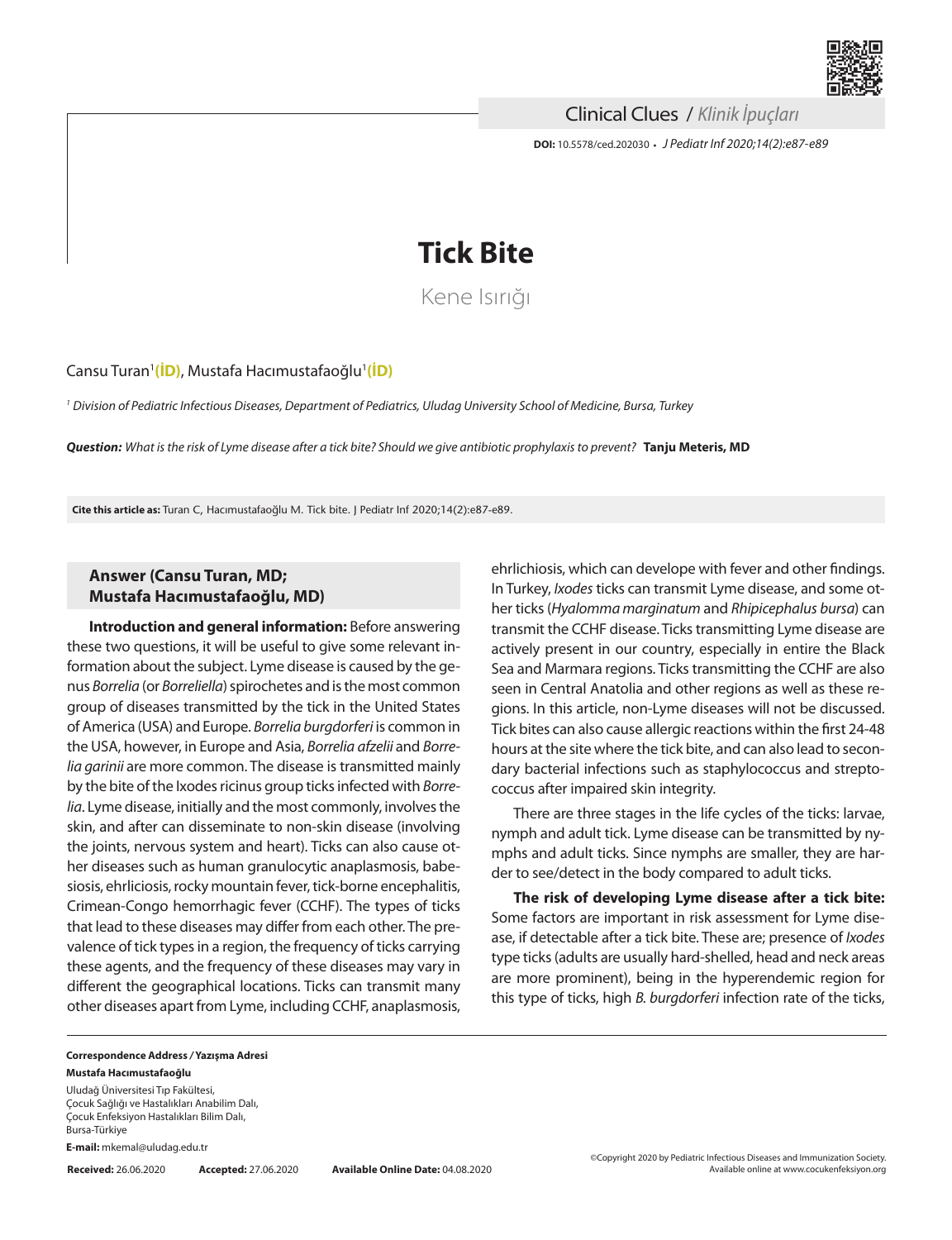swollen appearance of the nymph or adult ticks due to feeding blood, presence of tick more than 36 hours in the skin. After the ticks bite, and after feeding and saturating blood for days, the tick leaves the body itself. Therefore, if the patient has a swollen, enlarged, and round-looking tick, or a similar tick has been seen at home, the risk of disease transmission is likely to be higher.

*Ixodes* ticks in the nymph stage are typically smaller and rounder (about 1 mm). Adult Ixodes ticks are about 3 mm in a blood-free (non-swollen) state and look flatter. However, the size of the ticks that swollen by feeding blood increase to 0.5-1 cm and become more rounded. Blood-fed ticks hold firmly on the skin and are more difficult to remove. A small, round tick that walks on the skin surface or can be easily removed, has possibly not yet begun the feeding process, and therefore does not usually transmit Lyme disease. Feeding ticks release their saliva into the bite site as they absorb blood. However, animal studies have shown that spirochetes are not yet found in tick saliva in the first 48 hours after starting to suck blood. This is important in evaluating a patient with a tick-bite in terms of Lyme disease. Therefore, *B. burgdorferi* is rarely transmitted in the first 36-48 hours of tick adhesion. However, apart from *B. burgdorferi*, which is the cause of Lyme disease, other infection agents such as anaplasmosis, ehrlichiosis, babesiosis which are other zoonoses transmitted by ticks of the genus Ixodes; can be transmitted in the first 48 hous of tick bite, since they are found in the infective proportions of the tick salivary glands before the onset of blood feeding.

The tick needs to be infected with *Borrelia* spirochetes in order to infect Lyme disease to humans. In the USA, in the endemic regions in terms of Lyme disease, the rate of infection with *B. burgdorferi* in *I. scapularis*-type ticks was 20-30% in nymphs and 30-50% in adult ticks. Even in high endemic regions, after the bite of the *I. scapularis* tick (deer tick), developing of Lyme disease rate is about 1-3%. In the USA, the annual incidence of Lyme disease in high endemic regions is reported as approximately 0.5 cases/1000 people. In our country, information about the tick types, *Borrelia* infection rate of ticks, Lyme disease development rates in humans after tick bite, and endemicity according to regions are clearly not been established.

In one study, in an endemic region Lyme disease developed in 3.7% (4 cases) of 105 people (109 bites) bitten by ticks. It was observed that the risk increased if the tick remained in the body for a long time. The risk of developing Lyme disease was 1.1% (1/94) in individuals with a tick retention time of < 72 hours, whereas it was 20% (3/15) in those with  $>$  72 hours (p= 0.008). In this study, *B. burgdorferi* infection (DNA PCR positivity) was found in 14% of ticks.

In a patient presenting with a tick bite, the first job is to remove the tick carefully, and disinfect this area properly. When removing the tick, it should be removed without crushing it, without stressing it (not applying alcohol, olive oil, etc. on the

tick). After removal, the skin should be disinfected, and the hands washed with soap and water. If the parts of the tick, such as the mouth, hose, and neck, remained on the skin after removing the tick, efforts should not be made to re-remove them completely. These remained small parts will spontaneously be excreted by the body later. Afterwards, follow-up of the patient is recommended in the first 48 hours in terms of local allergic reactions and subsequently for the signs of infection due to other agents. In terms of Lyme, it would be appropriate to follow up for a month in terms of erythema migrans, which is the finding of early localized disease in the tick-bite area, and to start treatment if the disease develops.

**Antimicrobial prophylaxis after a tick bite:** Erythema migrans, a typical clinical manifestation of Lyme disease (early localized disease), occurs in approximately 80% of patients infected with *B. burgdorferi*. Recognition and treatment of the disease at this early stage provides cure in almost all of the cases and prevents the development of early disseminate and late disease. The effectiveness of giving prophylactic antibiotics after a tick bite to prevent Lyme disease has been investigated in different studies. In three separate randomized, placebo-controlled studies, prophylactic amoxicillin given after a tick bite did not protect against the development of Lyme disease later. In the USA, the effect of a single dose of 200 mg oral doxycycline in a hyper endemic region (Lyme incidence 0.05-0.1%) for I. scapularis ticks and Lyme disease has been investigated. In this randomized, placebo-controlled, double-blind study, a single dose of 200 mg oral doxycycline was given in 482 adolescents and adult patients, and cases were followed for 6 weeks. In this study, Lyme disease developed in 0.4% (1/235) patients in the doxycycline prophylaxis group, and 3.2% (8/247) in the placebo group (p< 0.04). In this study, the efficacy of doxycycline was found to be 87% (95% CI; 25-98), and it was calculated that an average of 40 people would need to give prophylaxis to prevent a Lyme case. However, doxycycline caused more side effects (such as nausea, vomiting) than placebo (30.1% vs. 11.1%). In this study, the risk of Lyme disease was 0% (0/59) when the tick looked flat (with no blood-fed), and 9.9% (8/81) in the presence of a blood-fed and swollen tick ( $p= 0.02$ ).

In the light of these findings, it is not appropriate to recommend prophylaxis in every tick bite. It would be appropriate to evaluate the patient individually and recommend prophylaxis in the presence of high risk factors. A single dose of doxycycline is recommended prophylactically for preventing Lyme disease in the presence of all of the following risk factors. These risk factors are: in the relevant region, the rate of infection of ticks with *B. burgdorferi* is high (≥ 20), the tick is a blood-fed and swollen appearance, presence of adult or nymphal I. scapularis tick (deer tick), the tick has been in the body for at least > 36 hours, prophylaxis can be initiated no later than 72 hours after removal of the tick and no contraindications for doxycycline.